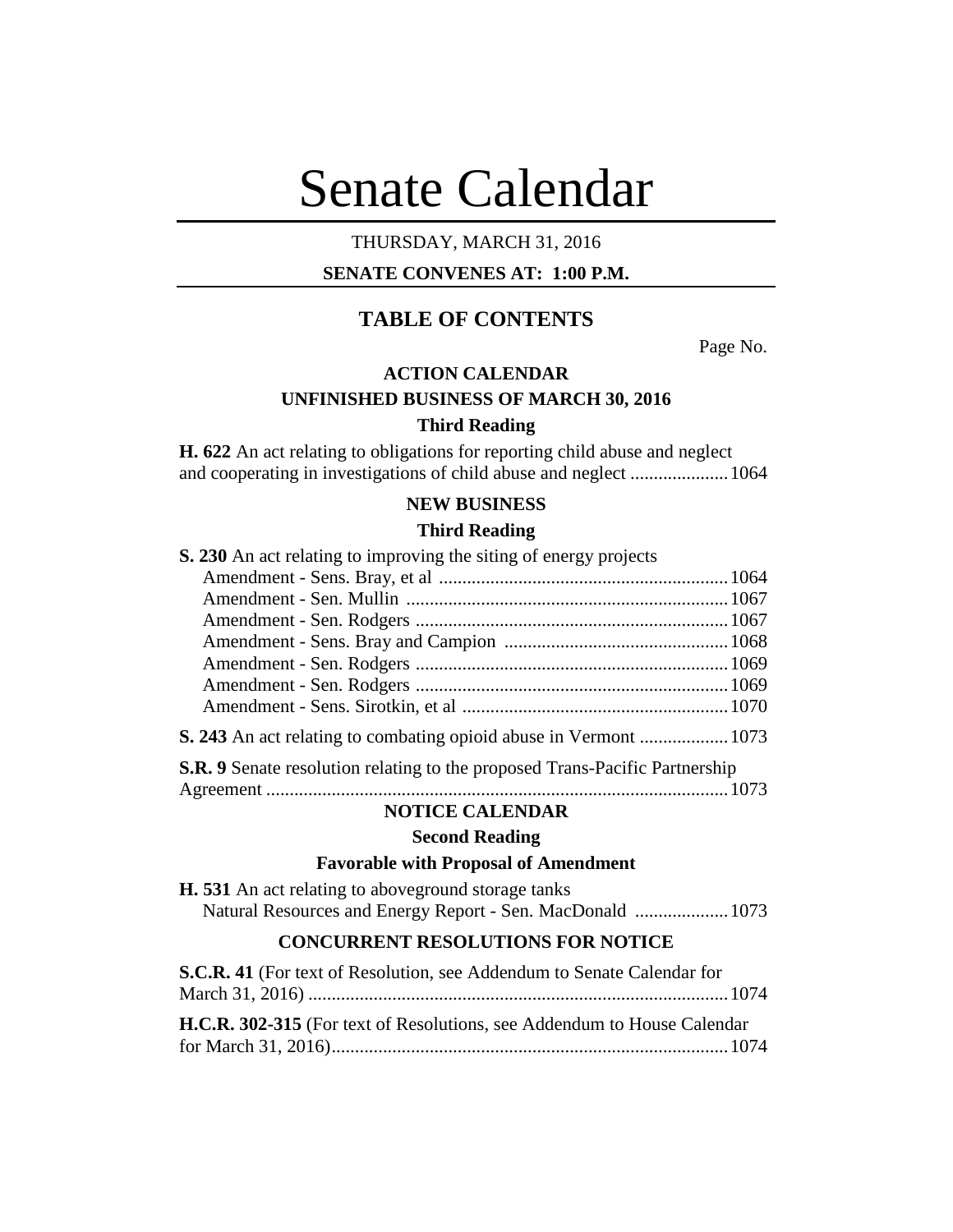## **ORDERS OF THE DAY**

#### **ACTION CALENDAR**

#### **UNFINISHED BUSINESS OF WEDNESDAY, MARCH 30, 2016**

#### **Third Reading**

### **H. 622.**

An act relating to obligations for reporting child abuse and neglect and cooperating in investigations of child abuse and neglect.

## **NEW BUSINESS**

#### **Third Reading**

#### **S. 230.**

An act relating to improving the siting of energy projects.

## **Amendment to S. 230 to be offered by Senators Bray, Campbell, and Kitchel before Third Reading**

Senators Bray, Campbell, and Kitchel move to amend the bill as follows:

First: In Sec. 7, 24 V.S.A. § 4352, after subsection (d), by inserting a subsection (e) to read as follows:

(e) Appeal. A regional planning commission aggrieved by an act or decision of the Commissioner of Public Service under this section or a municipality aggrieved by an act or decision of a municipality under this section may appeal to a hearing officer. The hearing officer shall be one of five attorneys retained by the Commissioner for this purpose, none of whom shall be an employee of the Department of Public Service. The parties shall jointly select the hearing officer from among these retained attorneys. The hearing officer shall conduct a de novo hearing on the act or decision under appeal and shall proceed in accordance with the contested case requirements of the Vermont Administrative Procedure Act. The hearing officer shall have authority to decide the appeal. A hearing officer shall not conduct an appeal if the officer has a personal or pecuniary interest in the act or decision on appeal.

Second: In Sec. 8, 24 V.S.A. § 4382, in subsection (a), in the first sentence, by striking out "may shall" and inserting in lieu thereof: may

Third: In Sec. 12, 30 V.S.A. § 248(b), in subdivision (1), by striking out subdivision (C) in its entirety and inserting in lieu thereof a new subdivision (C) to read: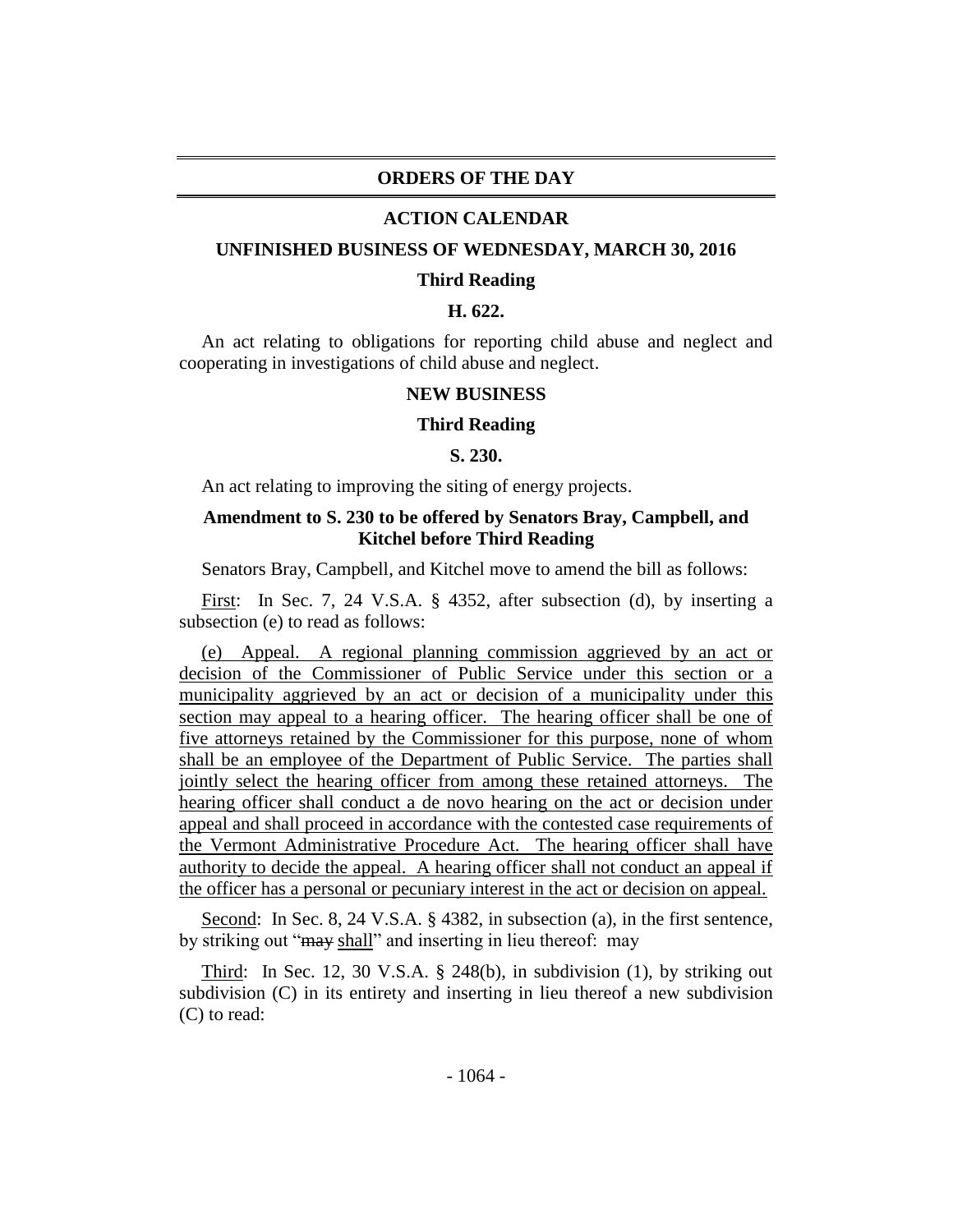(C) The Board shall apply the land conservation measures and specific policies contained in a duly adopted municipal or regional plan to an application for an in-state electric generation facility as follows:

(i) For an application filed before March 1, 2017, the Board shall defer to such a measure or policy and apply it in accordance with its terms unless a preponderance of the evidence demonstrates that other factors affecting the general good of the State outweigh the application of the measure or policy.

(ii) For an application filed on or after March 1, 2017:

(I) If the plan has received a certificate of energy compliance under 24 V.S.A. § 4352, the Board shall defer to such a measure or policy and apply it in accordance with its terms unless there is a clear and convincing demonstration that other factors affecting the general good of the State outweigh the application of the measure or policy.

(II) If the plan has not received a certificate of energy compliance under 24 V.S.A. § 4352, the Board shall give due consideration to such a measure or policy.

Fourth: After Sec. 23d, by inserting a new Sec. 23e to read:

Sec. 23e. 30 V.S.A. § 248(y) is added to read:

(y) With respect to each in-state wind generation facility subject to a certificate of public good under this section, the Board shall retain a qualified acoustical engineer, at the cost of the certificate holder, to monitor continuously the sound produced by the facility and the facility's compliance with any requirements and conditions pertaining to sound generation included in the facility's certificate of public good. The engineer shall install equipment that allows such continuous monitoring. The engineer shall be responsible to the Board and independent of the certificate holder. The engineer shall report the monitoring results to the Board. Notwithstanding any contrary provision of 1 V.S.A. §§ 213 and 214, this subsection shall apply to all wind generation facilities subject to a certificate of public good under this section, regardless of the date on which the certificate was issued.

Fifth: By striking out Sec. 24 in its entirety and inserting in lieu thereof two new sections to be Secs. 24 and 24a to read:

## Sec. 24. SOUND STANDARDS DOCKET; COMPLETION

(a) On or before October 1, 2016, the Public Service Board (the Board) shall issue a final decision in its pending Docket 8167, Investigation into the potential establishment of standards related to sound levels from the operation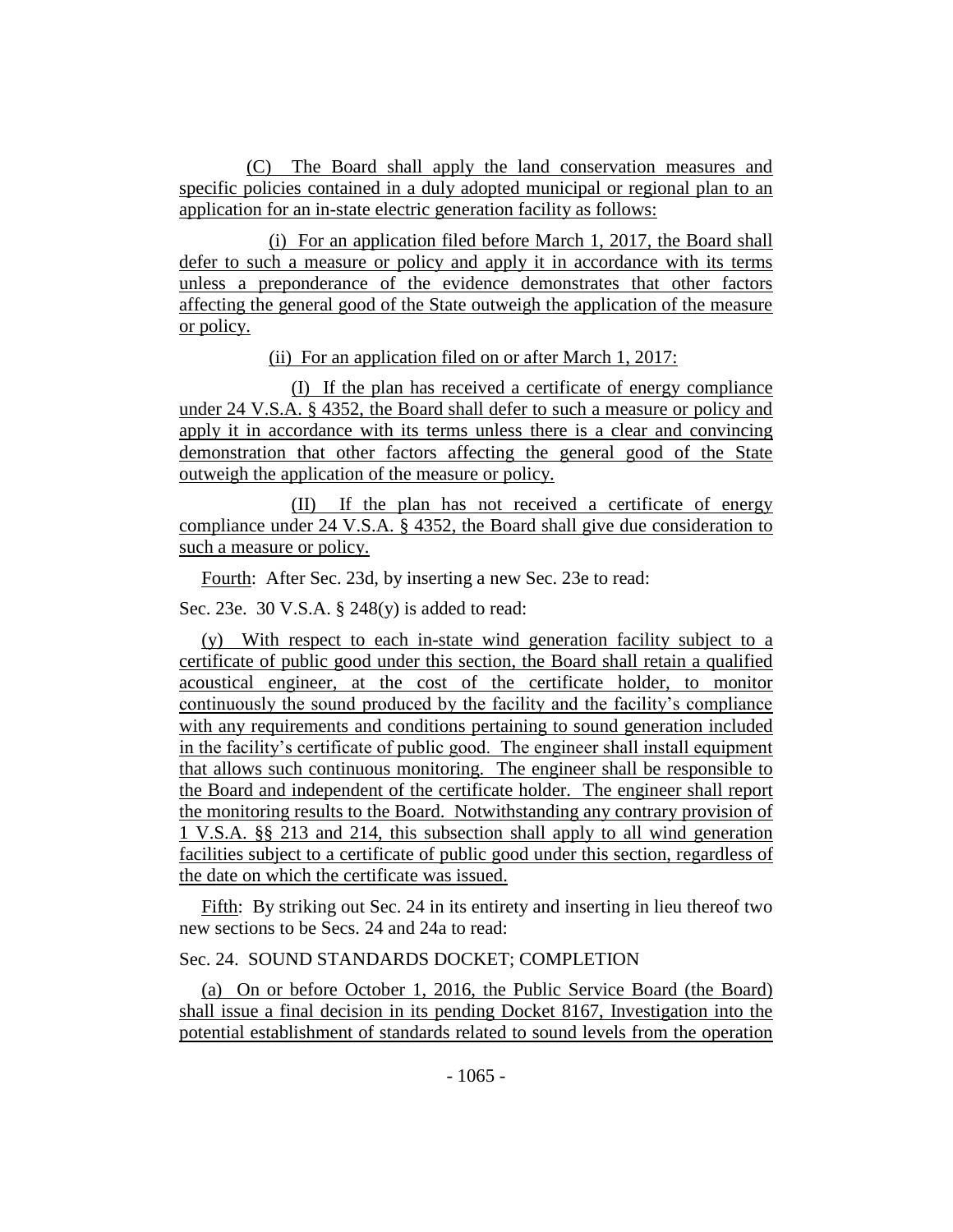of generation, transmission, and distribution equipment by entities subject to Public Service Board jurisdiction (the docket).

(b) Notwithstanding any contrary language in a prior Board order, the scope of this docket and the Board's final decision in the docket shall include the Board's recommendations on each of the following with respect to wind generation facilities and its plan for implementing those recommendations:

(1) The maximum allowable instantaneous audible sound levels for these facilities and the exterior and interior locations at which these levels should apply. In this section, "audible sound" refers to sound at frequencies from 20 hertz through 20 kilohertz.

(2) The maximum allowable average audible sound levels for these facilities, the period over which these levels should be measured, and the exterior and interior locations at which these levels should apply. In reviewing this question, the Board shall consider whether the measurement period should be less than one hour.

(3) The release of sound monitoring data to the public, including the timeliness of the release, the release of raw data, and the availability of the data online. In reviewing this question, the Board shall consider the existence and validity, if any, of assertions that such data is proprietary or confidential.

(4) A minimum setback requirement for each wind turbine, measured from the tower to the nearest property line of the tract on which the turbine is located.

(c) Before issuing a final decision in the docket, the Board shall provide each of the following:

(1) Notice of the issues described in subsection (b) of this section in the same manner as the Board provided notice of its order opening the docket.

(2) Opportunity for the existing docket parties and members of the public to submit written information and request the conduct of a workshop on these issues. The Board shall hold such a workshop if requested and may hold one or more workshops on these issues on its own initiative.

## Sec. 24a. INFRASOUND; REPORT

(a) On or before October 1, 2016, the Commissioner of Health shall submit a written report on whether there should be maximum allowable instantaneous or average levels, or both, for infrasound from wind generation and, if so, what they should be and how they should be measured. In this section, "infrasound" refers to sound at frequencies less than 20 hertz.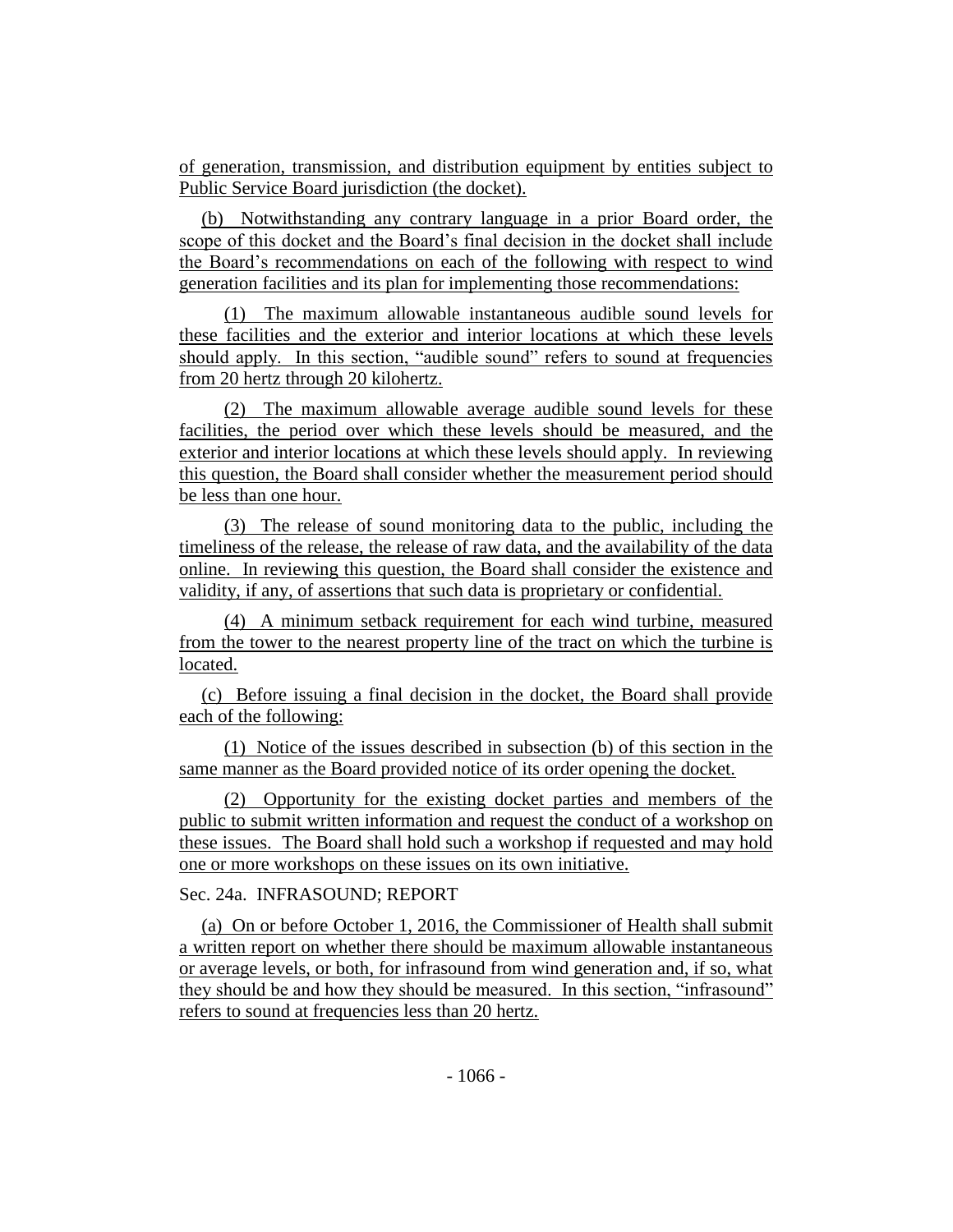(b) The Commissioner shall submit this report to the House and Senate Committees on Natural Resources and Energy, the Senate Committee on Finance, and the Joint Energy Committee.

Sixth: In Sec. 27 (effective dates), after subdivision (5), by inserting a subdivision (6) to read:

(6) Secs. 12 (municipal and regional plans), 24 (sound standards docket; completion), and 24a (infrasound; report) shall take effect on passage.

## **Amendment to S. 230 to be offered by Senator Mullin before Third Reading**

Senator Mullin moves to amend the bill in Sec. 11b, planning support, by inserting a new subsection (d) to read as follows:

(d) For three fiscal years commencing on July 1, 2016, the Public Service Board (the Board) shall assess a fee on applications filed under 30 V.S.A. § 248.

(1) This fee shall be in addition to the fee assessed on such applications pursuant to 30 V.S.A. § 248b.

(2) The amount of this additional fee shall be calculated as 40 percent of the amount of the fee assessed pursuant to 30 V.S.A. § 248b.

(3) The applicant shall pay this additional fee into the State Treasury at the time the application for a certificate of public good under 30 V.S.A. § 248 is filed with the Board. The fee shall be credited to a special fund that shall be established and managed pursuant to 32 V.S.A. chapter 7, subchapter 5.

(4) The amounts in the fund created under subdivision (3) of this subsection shall be used during fiscal years 2018 and 2019 by the Commissioner of Public Service, in consultation with the Commissioner of Housing and Community Development, solely for disbursements to municipalities and regional planning commissions for one or more of the purposes listed in subdivisions  $(a)(1)$ – $(4)$  of this section.

## **Amendment to S. 230 to be offered by Senator Rodgers before Third Reading**

Senator Rodgers moves to amend the bill in Sec. 12, 30 V.S.A. § 248(b), after the final ellipsis, by inserting a new subdivision (12) to read:

(12) With respect to an in-state generation facility, will not curtail one or more existing renewable electric generation facilities because of existing transmission constraints.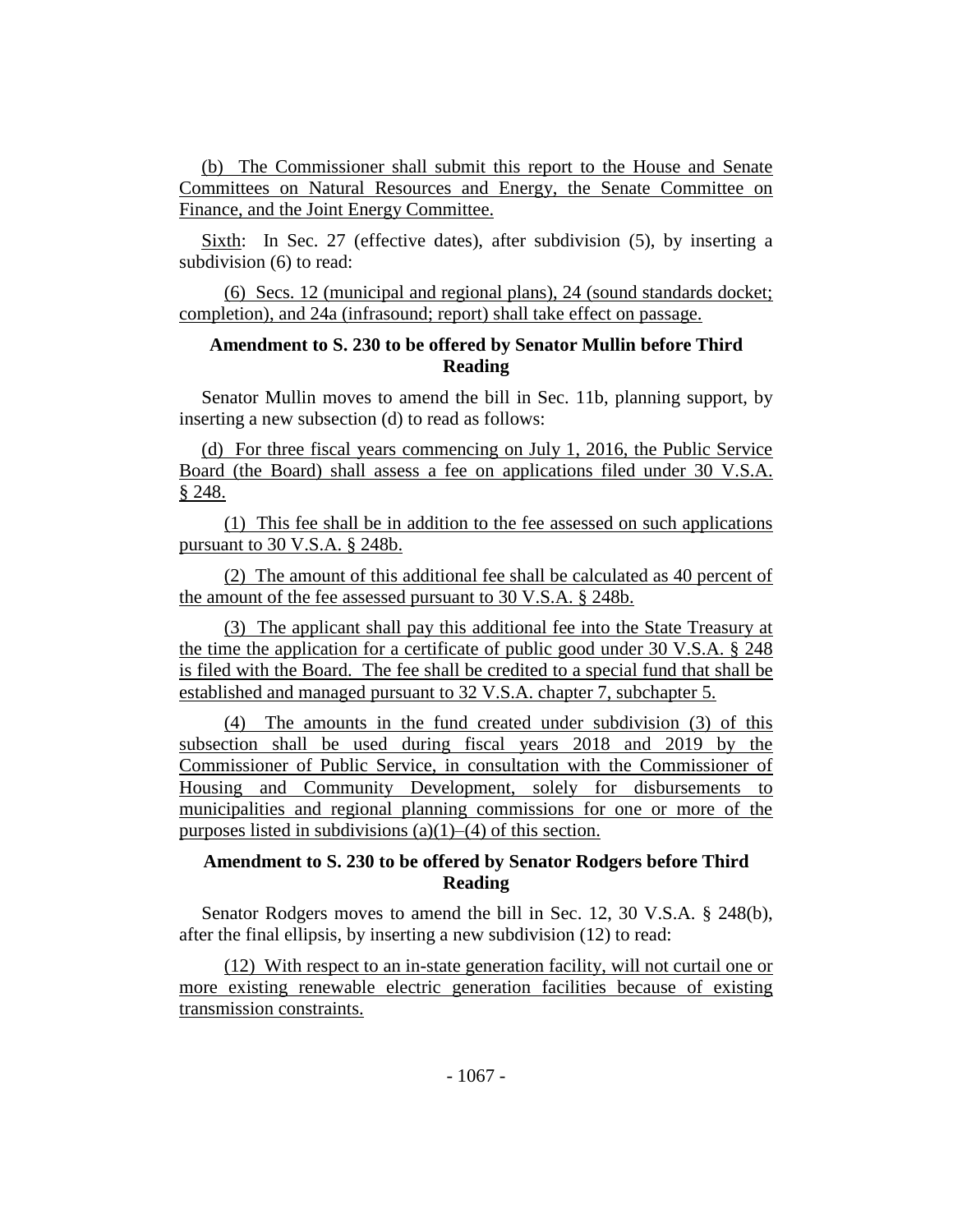## **Amendment to S. 230 to be offered by Senators Bray and Campion before Third Reading**

Senators Bray and Campion move to amend the bill as follows:

First: In Sec. 13, 30 V.S.A. § 8002(30), after subdivision (F), by inserting new subdivisions (G) and (H) to read:

(G) A site listed on the National Priorities List (NPL) established under the Comprehensive Environmental Response, Compensation, and Liability Act, 42 U.S.C. chapter 103, if the U.S. Environmental Protection Agency or the Agency of Natural Resources confirms each of the following:

(i) The site is listed on the NPL.

(ii) Development of the plant on the site will not compromise or interfere with remedial action on the site.

(iii) The site is suitable for development of the plant.

(H) A new hydroelectric generation facility at a dam in existence as of January 1, 2016 or a hydroelectric generation facility that was in existence but not in service for a period of at least 10 years prior to January 1, 2016 and that will be redeveloped for electric generation, if the facility has received approval or a grant of exemption from the U.S. Federal Energy Regulatory Commission.

And by redesignating the existing subdivision (G) to be subdivision (I)

Second: In Sec. 17, 30 V.S.A. § 8010, after the final ellipsis, by inserting a new subsection (e) to read:

(e) This section does not confer authority to require a hydroelectric generation plant that is subject to licensing jurisdiction under the Federal Power Act, 16 U.S.C. chapter 12, subchapter 1, to obtain a certificate of public good under section 248 of this title.

Third: After Sec. 17, by inserting a new Sec. 17a to read:

Sec. 17a. 30 V.S.A. § 248(a)(2) is amended to read:

(2) Except for the replacement of existing facilities with equivalent facilities in the usual course of business, and except for electric generation facilities that are operated solely for on-site electricity consumption by the owner of those facilities and for hydroelectric generation facilities subject to licensing jurisdiction under the Federal Power Act, 16 U.S.C. chapter 12, subchapter 1:

(A) no company, as defined in section 201 of this title, and no person, as defined in 10 V.S.A. § 6001(14), may begin site preparation for or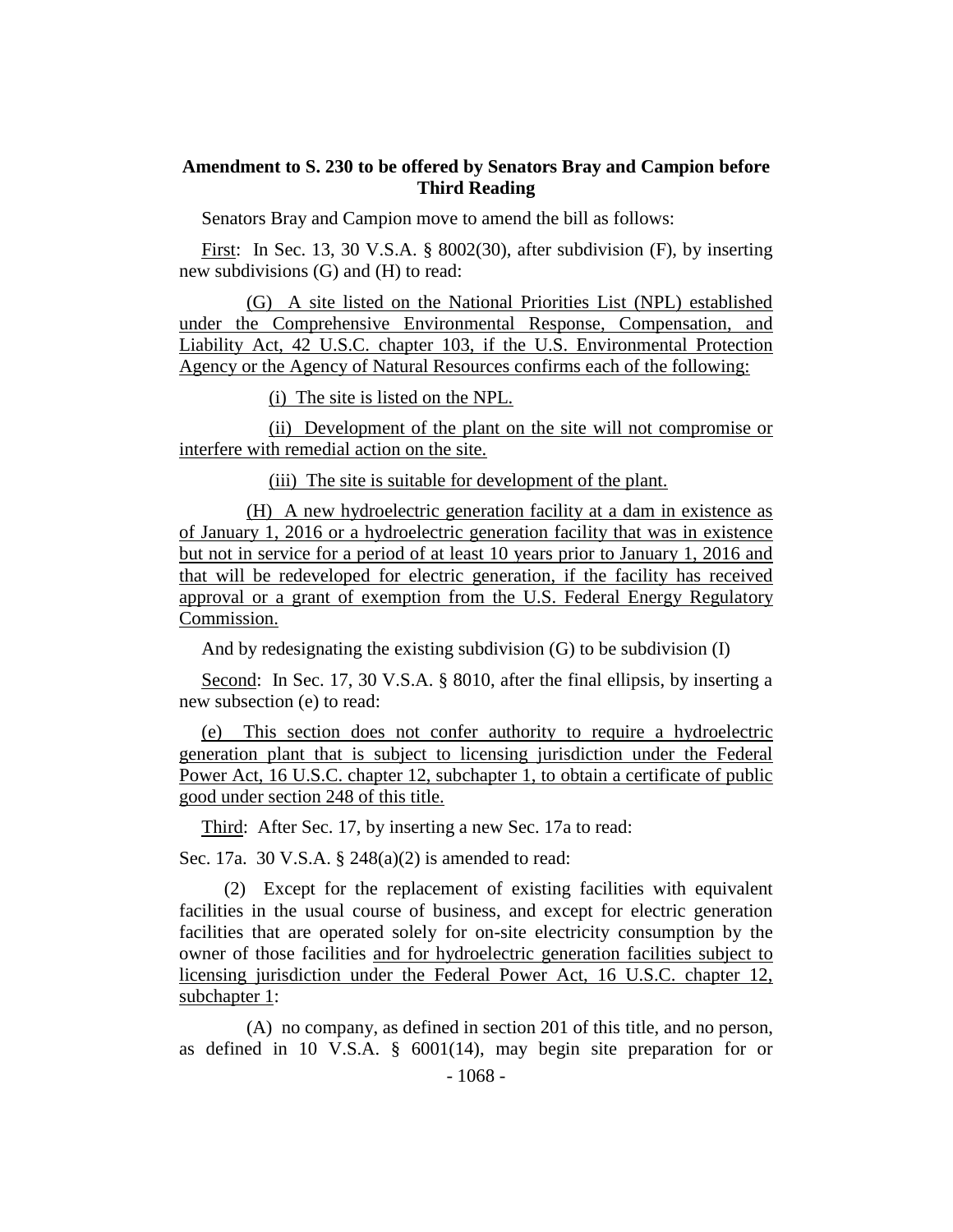construction of an electric generation facility or electric transmission facility within the State which is designed for immediate or eventual operation at any voltage; and

(B) no such company may exercise the right of eminent domain in connection with site preparation for or construction of any such transmission or generation facility, unless the Public Service Board first finds that the same will promote the general good of the State and issues a certificate to that effect.

## **Amendment to S. 230 to be offered by Senator Rodgers before Third Reading**

Senator Rodgers moves to amend the bill in Sec. 17, 30 V.S.A. § 8010, after the final ellipsis, by adding a new subsection (e) to read:

(e) A retail electricity provider may propose a cost-based grid service fee, in dollars per kWh of energy produced from a net metering system, in accordance with this subsection. A provider shall propose such a fee and any subsequent changes to the fee pursuant to section 225 of this title. The Board may authorize such a fee only to the extent necessary to:

(1) recoup the provider's fixed costs necessary to support its infrastructure and its administrative costs associated with net metering; or

(2) reduce a shift in the provider's costs associated with a net metering program from net metering customers and non-net metering customers.

## **Amendment to S. 230 to be offered by Senator Rodgers before Third Reading**

Senator Rodgers moves to amend the bill after Sec. 19, by inserting a Sec. 19a to read:

Sec. 19a. 30 V.S.A. § 11 is amended to read:

§ 11. PLEADINGS; RULES OF PRACTICE; FINDINGS OF FACT

(a) The forms, pleadings, and rules of practice and procedure before the Board shall be prescribed by it. The Board shall adopt rules which include, among other things, provisions that:

(1) A utility whose rates are suspended under the provisions of section 226 of this title shall, within 30 days from the date of the suspension order, file with the Board all exhibits it intends to use in the hearing thereon together with the names of witnesses it intends to produce in its direct case and a short statement of the purposes of the testimony of each witness. Except in the discretion of the Board, a utility shall not be permitted to introduce into evidence in its direct case exhibits which are not filed in accordance with this rule.

- 1069 -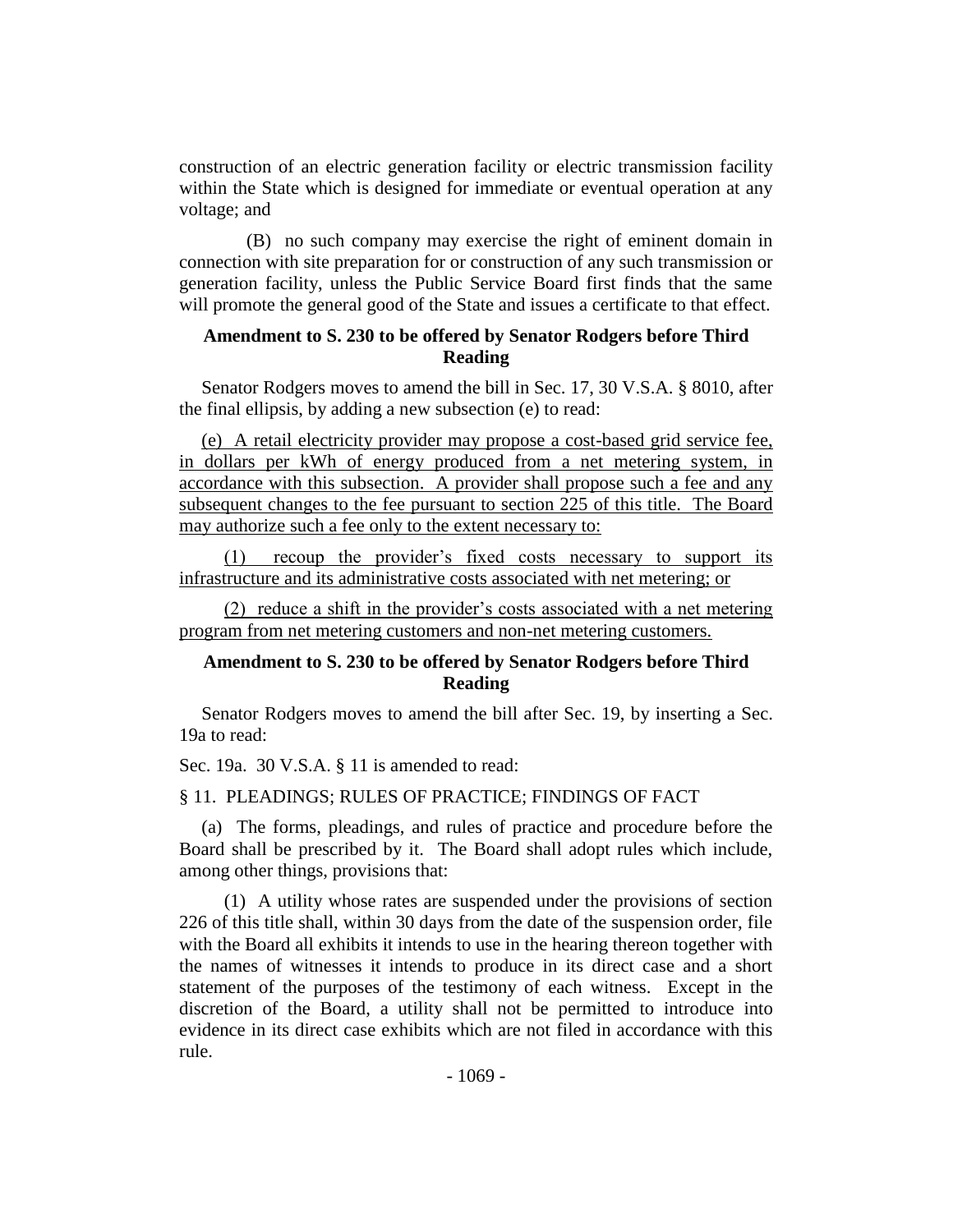(2) A prehearing conference shall be ordered in every contested rate case. At such conference it may require the state State or any person opposing such rate increase to specify what items shown by the filed exhibits are conceded. Further proof of conceded items shall not be required.

(3) The Board shall have discretion to determine who may appear before the Board on behalf of any party to a proceeding in addition to those lawyers licensed in the State of Vermont to do so. The Board shall not exercise this discretion unreasonably or in a discriminatory manner. A grant of permission to represent a party under this subdivision shall not relieve a party or its representative from any obligation under the Board's rules or the Board's orders in the proceeding. This representation shall not be considered the unauthorized practice of law.

(b) The Board shall hear all matters within its jurisdiction, and make its findings of fact. It shall state its rulings of law when they are excepted to. Upon appeal to the Supreme Court, its findings of fact shall be accepted unless clearly erroneous.

## **Amendment to S. 230 to be offered by Senators Sirotkin, Ashe, Ayer, Bray, Lyons, MacDonald, and Westman before Third Reading**

Senators Sirotkin, Ashe, Ayer, Bray, Lyons, MacDonald, and Westman move to amend the bill by striking out Secs. 18 and 19 in their entirety and inserting in lieu thereof three new sections to be Secs. 18, 18a, and 19 to read:

Sec. 18. 30 V.S.A. § 3 is amended to read:

### § 3. PUBLIC SERVICE BOARD

(a) The public service board Public Service Board shall consist of a chairperson chair and two members. The chairperson Chair and each member shall not be required to be admitted to the practice of law in this state State.

\* \* \*

(g) The chairperson Chair shall have general charge of the offices and employees of the board Board.

(h) The Board shall employ a Public Assistance Officer (PAO) in accordance with this subsection.

(1) The PAO shall facilitate citizen participation in and provide guidance to and answer questions from parties and members of the public on all matters under this title concerning the siting and construction of facilities in the State that generate or transmit electricity, constitute a meteorological station as defined in section 246 of this title, or constitute a natural gas facility as defined in subdivision  $248(a)(3)$  of this title. As used in this section: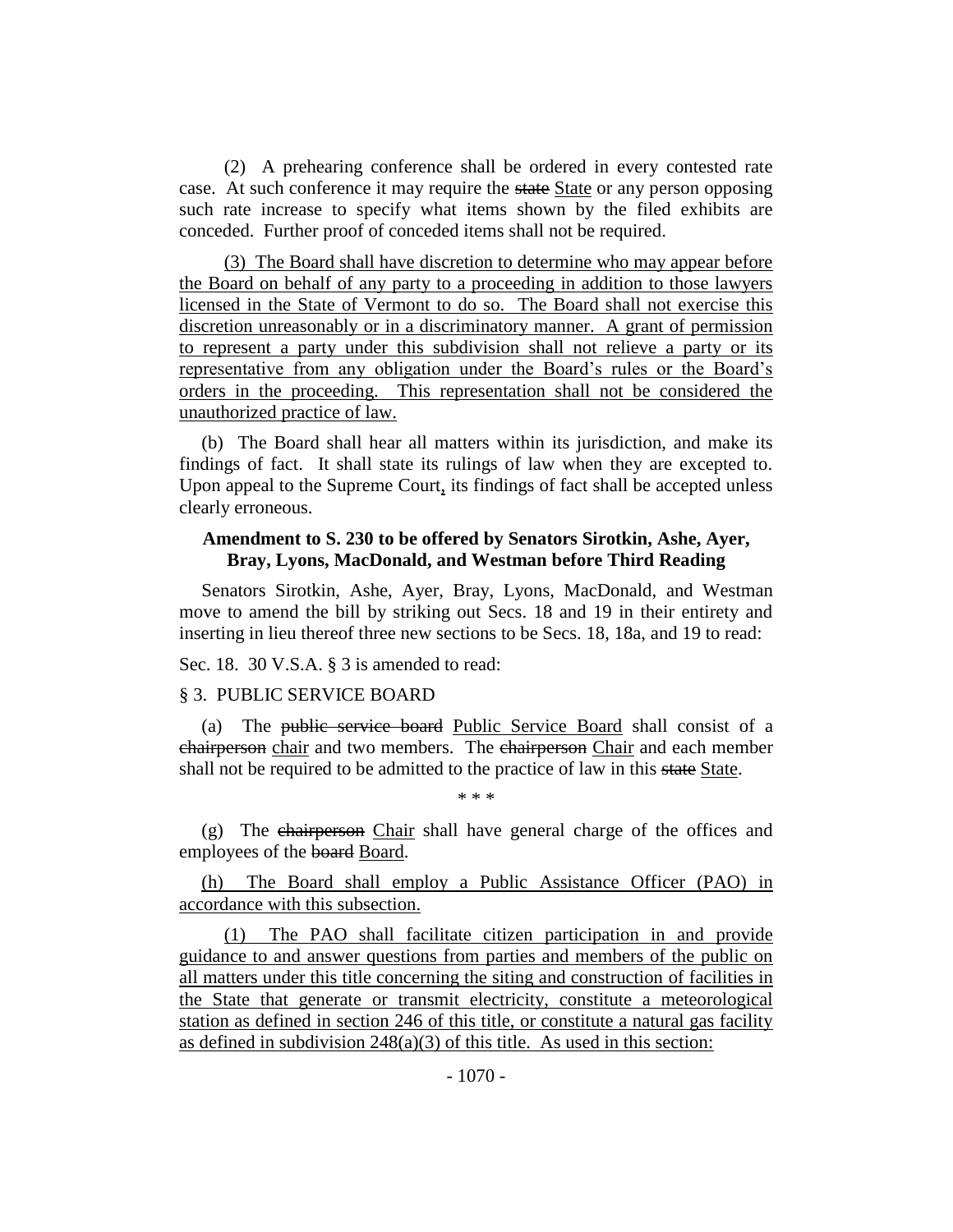(A) "Contested case" has the same meaning as in 3 V.S.A. § 801.

(B) "Matter" means any proceeding before or by the Board, including an application for a certificate of public good, a petition for condemnation, rulemaking, and the issuance of guidance or procedures.

(2) Guidance and information to be provided by the PAO shall include the following:

(A) An explanation of the proceeding, including its purpose; its type, such as rulemaking or contested case; and the restrictions or lack of restrictions applicable to the type of proceeding, such as whether ex parte communications are prohibited.

(B) Answers to procedural questions and direction to the statutes and rules applicable to the proceeding.

(C) How to participate in the proceeding including, if necessary for participation, how to file to a motion to intervene and how to submit prefiled testimony. The Board shall create forms and templates for motions to intervene, prefiled testimony, and other types of documents commonly filed with the Board, which the PAO shall provide to a person on request. The Board shall post these forms and templates on the Board's website.

(D) The responsibilities of intervenors and other parties.

(E) The status of the proceeding. Examples of a proceeding's status include: a petition has been filed; the proceeding awaits scheduling a prehearing conference or hearing; parties are conducting discovery or submitting prefiled testimony; hearings are concluded and parties are preparing briefs; and the proceeding is under submission to the Board and awaits a decision. For each proceeding in which the next action constitutes the issuance of an order, decision, or proposal for decision by the Board or a hearing officer, the Chair or assigned hearing officer shall provide the PAO with an expected date of issuance and the PAO shall provide this expected date to requesting parties or members of the public.

(3) With respect to citizens representing themselves in proceedings within the scope of subdivision (1) of this subsection, the PAO shall:

(A) Provide neutral advice and assistance on process and procedures.

(B) Be available for in-person meetings.

(C) Assist them in obtaining access to and use of all files, records, and data of the Board and the Department of Public Service that would be available to an attorney representing a party in the proceeding. The PAO shall have the right to such access and use.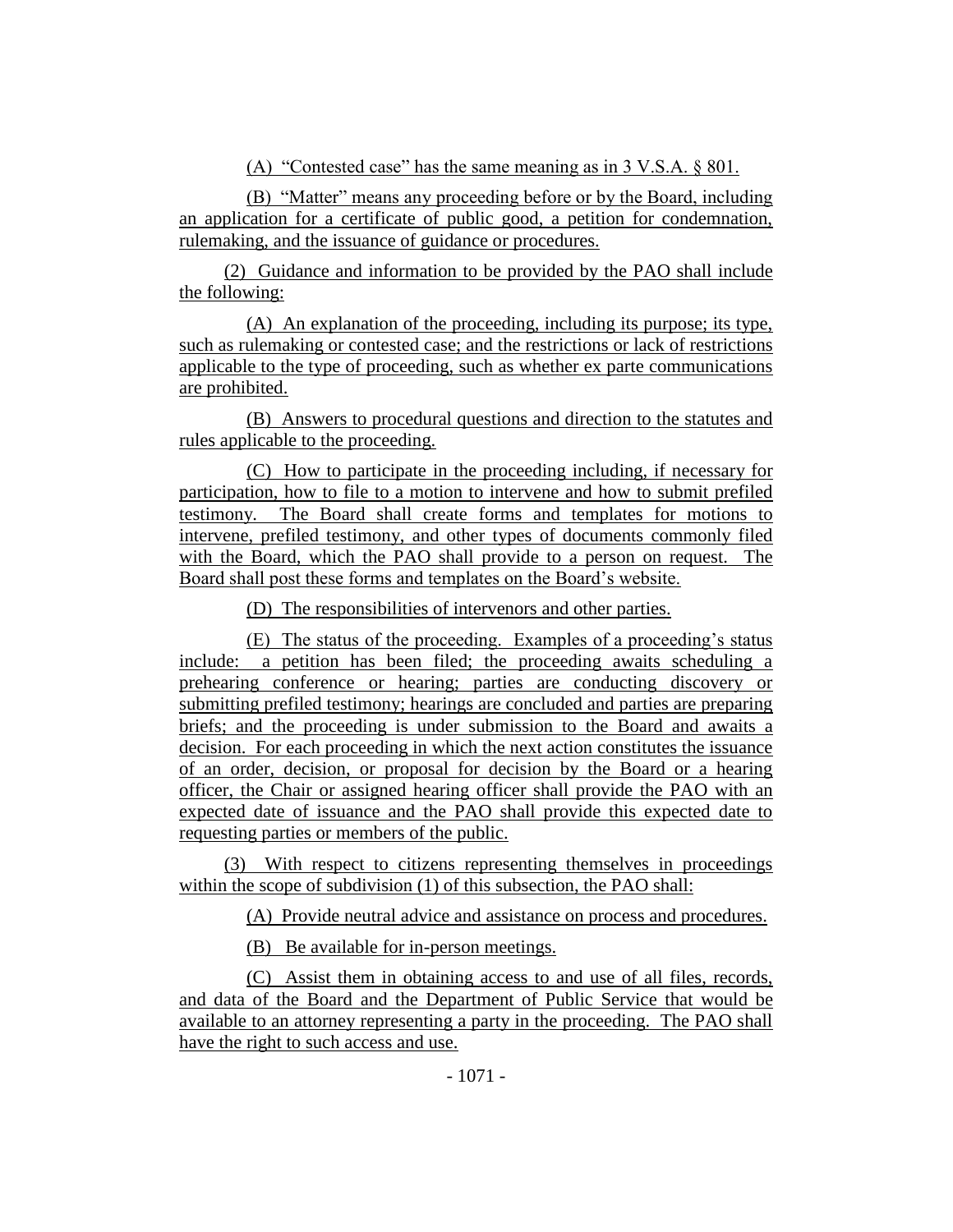(4) The PAO shall conduct educational programs and produce educational materials to facilitate citizen participation in proceedings within the scope of subdivision (1) of this subsection.

(5) For each proceeding within the scope of subdivision (1) of this subsection, the Board shall post, on its website, electronic copies of all filings and submissions to the Board and all orders of the Board.

(6) The Board shall adopt rules or procedures to ensure that the communications of the PAO with the Board's members and other employees concerning contested cases do not contravene the requirements of the Administrative Procedure Act applicable to such cases.

(7) The PAO shall have a duty to provide requesting parties and members of the public with information that is accurate to the best of the PAO's ability. The Board and its other employees shall have a duty to transmit accurate information to the PAO. However, the Board and any assigned hearing officer shall not be bound by statements of the PAO.

(8) The PAO shall not be an advocate for any person before the Board and shall not have a duty to assist a person in the actual formation of the person's substantive position or arguments before the Board or the actions necessary to advance the person's position or arguments such as the actual preparation of motions, memoranda, or prefiled testimony.

(9) The Board may assign secondary duties to the PAO that do not conflict with the PAO's execution of his or her duties under this subsection.

## Sec. 18a. PUBLIC ASSISTANCE OFFICER; REPORT

On or before January 1, 2018, the Public Assistance Officer (PAO) shall submit a written report to the House and Senate Committees on Natural Resources and Energy and the Senate Committee on Finance detailing the implementation of Sec. 18 of this act, including the number of persons assisted and the types of assistance rendered, the PAO's evaluation of the impact of this implementation on the ability of the persons assisted to participate effectively in Board proceedings, and the PAO's recommendations for future action to improve the ease of citizen participation in Board proceedings.

## Sec. 19. POSITION; APPROPRIATION

The following classified position is created in the Public Service Board one limited service, full-time Public Assistance Officer—for the purpose of Sec. 18 of this act. The position shall exist for two years following the date on which the Officer commences employment or until July 1, 2018, whichever is later. There is appropriated to the Public Service Board for fiscal year 2017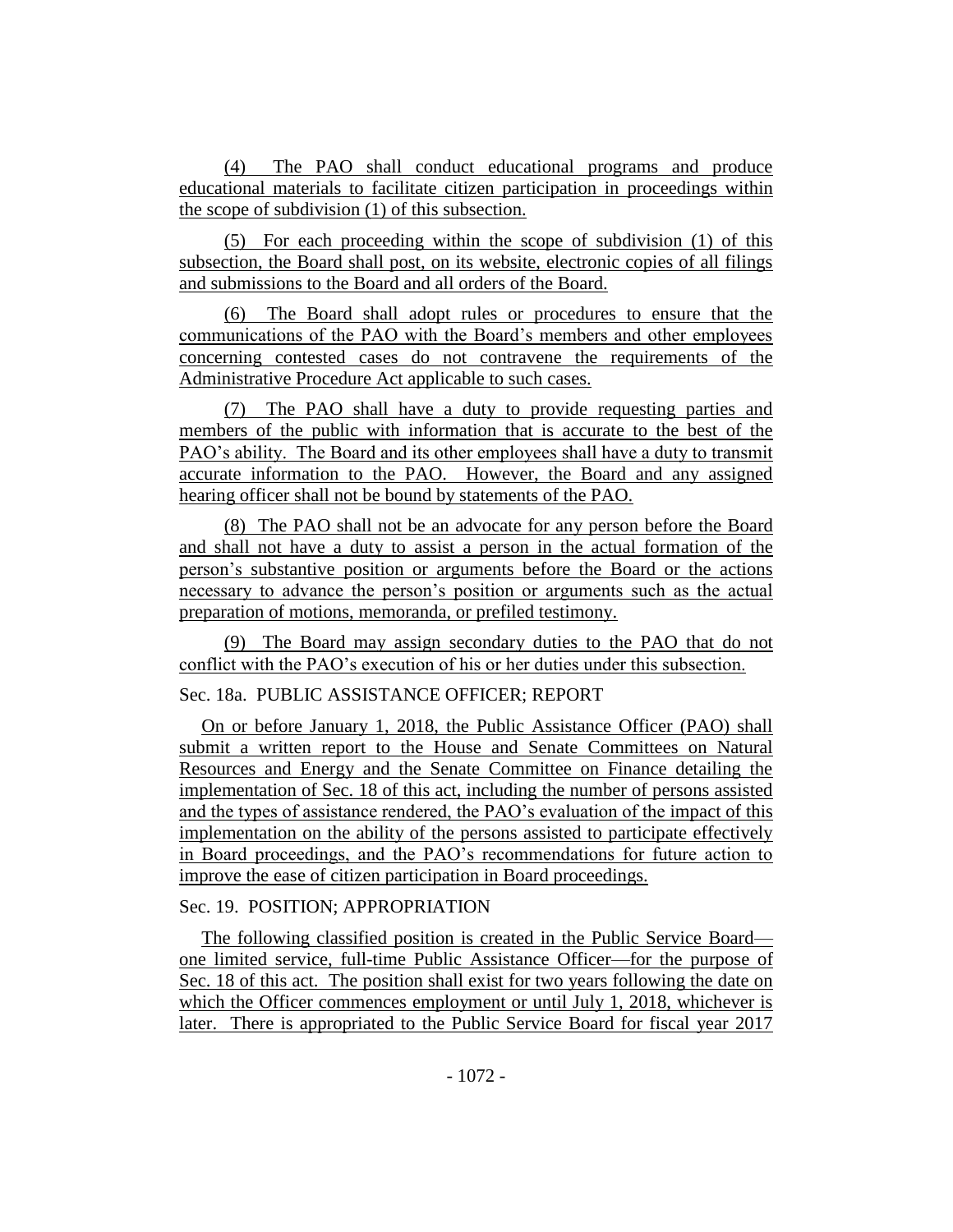from the special fund described in 30 V.S.A. § 22 the amount of \$100,000.00 for the purpose of this position.

## **S. 243.**

An act relating to combating opioid abuse in Vermont.

#### **S.R. 9.**

Senate resolution relating to the proposed Trans-Pacific Partnership Agreement.

### **NOTICE CALENDAR**

### **Second Reading**

#### **Favorable with Proposal of Amendment**

## **H. 531.**

An act relating to aboveground storage tanks.

## **Reported favorably with recommendation of proposal of amendment by Senator MacDonald for the Committee on Natural Resources & Energy.**

The Committee recommends that the Senate propose to the House to amend the bill as follows:

First: In Sec. 1, 10 V.S.A. § 1929a (c)(4), after the semicolon by striking out the word "and" and in subdivision (5), by striking out the period at the end of the subdivision and inserting in lieu thereof the following: ; and and by adding a new subdivision (6) to read as follows:

(6) requirements for the reuse of an aboveground storage tank removed under the requirement of subsection (g) of this section.

Second: In Sec. 1, 10 V.S.A. § 1929a, by striking out subsection (g) in its entirety and inserting in lieu thereof a new subsection (g) to read as follows:

(g) If the owner of any aboveground storage tank that serves a structure converts the type of fuel used for the structure from fuel oil or kerosene to natural gas so that the structure is no longer served for any purpose by the aboveground storage tank, the owner shall have the aboveground storage tank used to store fuel oil or kerosene and any fill pipes removed at the same time as the conversion. As used in this subsection, "structure" means any assembly of materials that is intended for occupancy or use by a person and that has at least three walls and a roof.

(Committee vote: 4-0-0)

(For House amendments, see House Journal for March 16, 2016, page 424 and March 17, 2016, page 486)